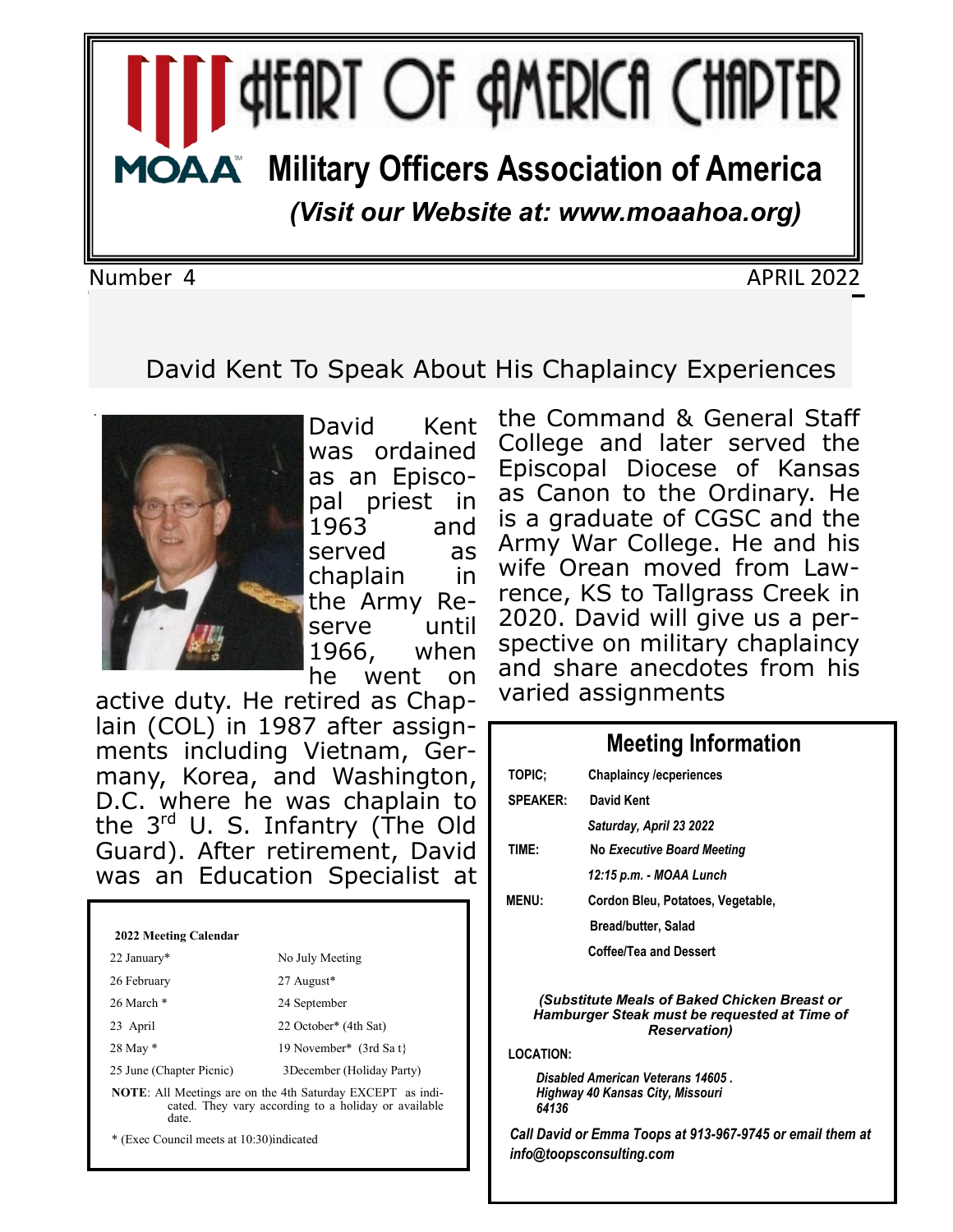Notes From The President





*Jerry Magliano*

## Heart of America Chapter Military Officers Association of America

*Opinions expressed herein are those of the editor or columnists and are not necessarily those of the Heart of America Chapter of the Military Officers* 

#### **2022 Heart of America Chapter Officers**

| <b>POSITION</b>            | <b>RANK</b> | <b>OFFICER</b>          | <b>PHONE</b> |  |
|----------------------------|-------------|-------------------------|--------------|--|
| President                  | Mai         | Jerry Magliano          | 913-530-1761 |  |
| 1st Vice Presiden          | LTCol       | <b>Grant Montgomery</b> | 816-832-1733 |  |
| 2nd Vice President         | COL         | Mike Neer               | 913-908-6621 |  |
| <b>Recording Secy</b>      | <b>COL</b>  | <b>Bud Frye</b>         | 913-685-4171 |  |
| <b>Membership Secy</b>     | MAJ         | Keith Pechak            | 913-915-2131 |  |
| Treasurer                  | MAJ         | Victor Christianson     | 816-240-8315 |  |
| <b>Immed Past Pres</b>     | COL         | G. Bruce Eveland        | 816-755-7055 |  |
| <b>APPOINTED OFFICERS</b>  |             |                         |              |  |
| Chaplain                   | MS          | Mary Ellen Davis        | 816-554-9018 |  |
| STANDING COMMITTEE CHAIRS: |             |                         |              |  |
| Finance                    | Col         | <b>Garey Reeves</b>     | 816-524-5571 |  |
| Legislative                | Mai         | <b>Bill Tudor</b>       | 816-365-6148 |  |
| Social Sec / Editor        | Mai         | Gary J. Fox             | 816-525-3592 |  |
| Programs                   | Capt        | Don Dawson              | 816-741-4027 |  |
|                            |             |                         |              |  |

#### **2022 Heart of America Auxiliary Officers**

| POSITION           |           | <b>NAME</b>        | HOME         |
|--------------------|-----------|--------------------|--------------|
| President          | MS        | Mary Treu          | 913-815-3390 |
| 1st Vice President | <b>MS</b> | Diane Christianson | 816,699-1564 |
| Secretary          | <b>MS</b> | Madelon Kadlic     | 816-769-3969 |
| Treasury           | <b>MS</b> | Terrie Jo Fox      | 816-525-3592 |
|                    |           |                    |              |

*Unlike many veteran's organizations, National MOAA and Local Chapters collect yearly dues independently. Chapter Dues are due in January and are currently \$25 The Auxiliary Dues are \$10. If there is an "\*" after your last name in the address bar, we have not received your dues for the current year. Please send your Dues payment to TREASURER, Vic Christianson, 10635 Hwy D, Napoleon Mo 64074. Thank you for continued support!*

## **President's Message**

 Without your dues, we could not publish this news-Just as we were about to move forward and put behind us the hardship and tragedy COVID-19 has caused for so many of our fellow citizens and around the world, a new disaster was visited on the people of Ukraine and the world at large. The repercussions of this unprovoked attack by Russia has a worldwide impact on the cost and availability of energy and food supplies. More tragically, thousands of innocent men, women and children have died and millions have become refugees. Let us pray that this insanity comes to an end sooner rather than later. It is also the month during which the Army Reserve celebrates its birthday each year on April 23rd. On that day in 1908, the Congress created the Medical Reserve Corps which was the precursor for the Army Reserve. This year will mark the 114th Anniversary of its service in two World Wars, the Cold War, Korea, Vietnam, Iraq and Afghanistan. Without the Reserve, our country could never have fielded an Army capable of being victorious. I would like to thank our many members, past and present, for their service and sacrifice to our country in this great organization of citizen soldiers. One of our Chapter's most important responsibilities is legislative advocacy. I encourage you to mail the letters you received in the April 2022 issue of the MOAA magazine to House and Senate leaders and to become familiar with the issues. If you have not already done so, please send in your \$25 dues using the form on the back of this newsletter. letter, maintain our web site, attract some excellent speakers or accomplish our mission of service to others. Contributions to our Scholarship and Family Assistance Program, in any amount, are always welcome and appreciated. Finally, I would like to wish our Jewish members a Happy Passover and Christian members a Happy Easter.

Jerry Magliano<br><sup>C</sup> President MOAA HOA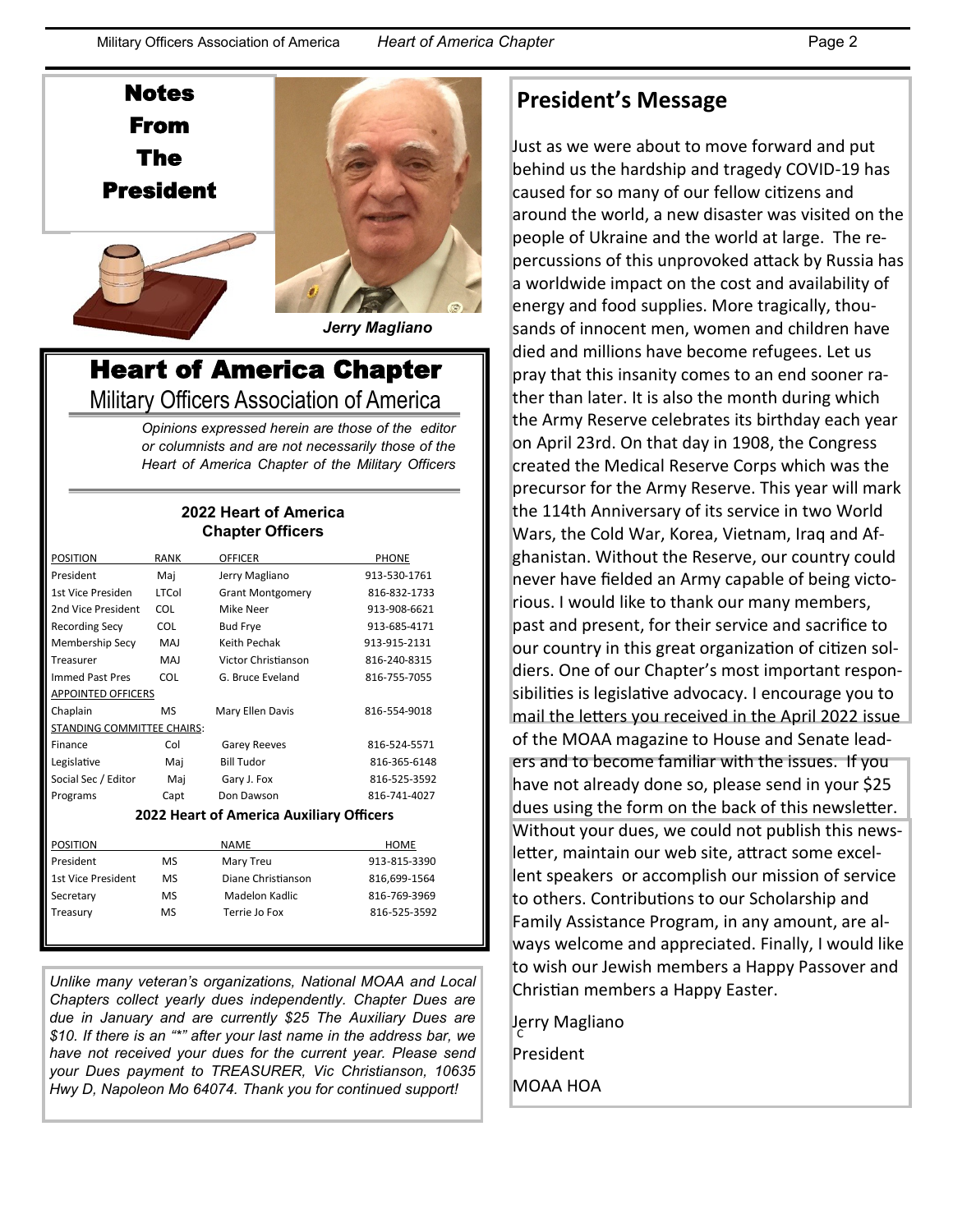# **Auxiliary News**

MOAA HOAC NEWSLETTER - LADIES AUXILIARY NOTE FOR APRIL 202

This April we offer warmest wishes to all celebrating the sacred feasts of Easter or Passover.

Spring is here, despite the first week of April roaring in like a lion. Whew that wind! Now let's shake off the chilly winter days and enjoy the warmer weather. It is wonderful to watch spring unfold in all the beautiful colors of nature; green grass; budding trees and flowers; birds singing; and early butterflies arriving.

This year our Ladies Auxiliary is helping to raise funds to assist the needs of our active military, veterans and their families. In March we mailed a fund raiser letter to all our members for a "Bakeless Bake Sale." I checked with Vic Christianson and, as of April 7 we have received \$1,295 in donations from you! We are so grateful for your response. There is a such a great need, so please consider a donation if you have not yet responded.

\*\*\*\*\*\*\*\*\*\*\*\*\*\*\*\*\*\*\*\*\*\*\*\*\*\*\*\*\*\*\*\*\*\*\*\*\*

# **MARCH MEETING 2022**